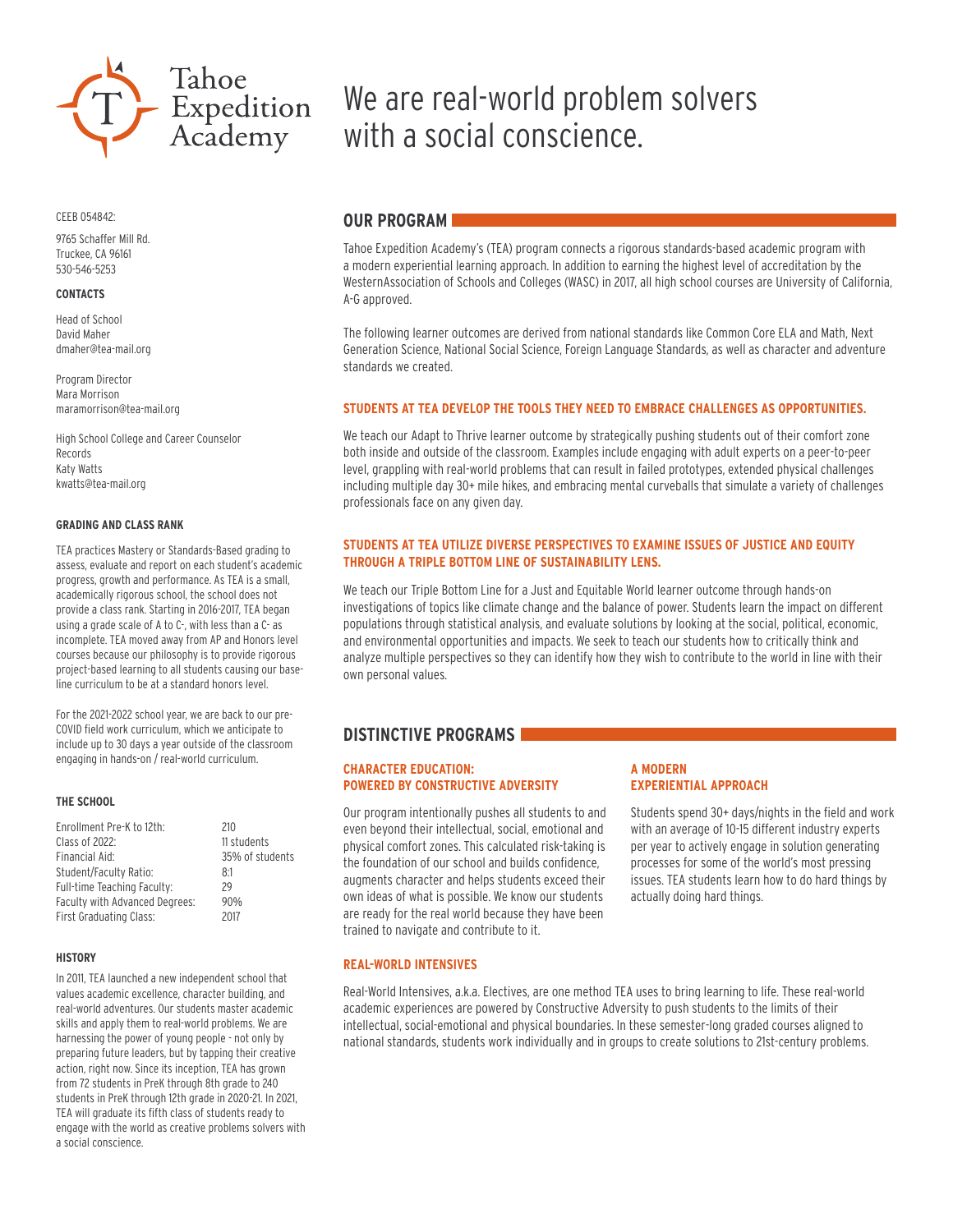### **TESTING**

With ACT and SAT testing data starting with the class of 2017, our students have performed above the national averages. As our first five graduating classes are relatively small, with a total of 40 students, we present these four-year averages.

In addition, with the de-emphasis on standardized testing for college admissions, more of our students are opting to not take an SAT or ACT.





# **GRADUATION REQUIREMENTS**

Students achieve a minimum level of mastery toward student learner outcomes in order to advance to the next grade level and/or receive a re-enrollment offer. Additionally, students meet specific credit requirements for graduation in order to earn a diploma from TEA.

### **MINIMUM TOTAL CREDITS:**

20.5 credits over four years

| English                     | 4 Credits  |
|-----------------------------|------------|
| Math                        | 4 Credits  |
| Science                     | 4 Credits  |
| Social Science              | 4 Credits  |
| Electives*                  | 2 Credits  |
| Second Language             | 2 Credits  |
| Individual Senior Intensive | .5 Credits |

*\*At least one year of visual and performing arts is required*

# **COURSE OFFERINGS 2021-2022**

### **ENGLISH**

- ELA 9
- ELA 10
- ELA 11
- ELA 12

## **MATH**

- Math I
- Math II
- Math III
- Statistics
- Pre-calculus
- Calculus A/B

# **SOCIAL SCIENCE**

- Human Geography
- Modern World History
- US History
- US Government & Politics

### **REAL-WORLD INTENSIVES & ELECTIVES**

- Physics of Flight
- Renewable Energy
- Wild California
- A Life Aquatic Underwater Submersibles
- Aventura Dominica
- Climbing the Sea-Level Staircase
- Let Food Be Thy Medicine
- Human-Animal Connection

# **FOREIGN LANGUAGE**

• Spanish I, II, III, IV

### **SCIENCE**

- Physical Science
- Biology
- Chemistry
- Physics
- Earth Science

- Digital Music
- Introduction to Film
- Fashion & Textiles
- Intro to Drawing and Painting
- Intro to 2D Media & Design Art
- Product Design I
- Design & Fabrication
- Intro to Computer Science

### • Yearbook & Journalism

- Fitness
- Anatomy & Physiology
- Biomimicry
- Meteorology
- Sports Psychology
- Art & Science of Film
- Into the Wild